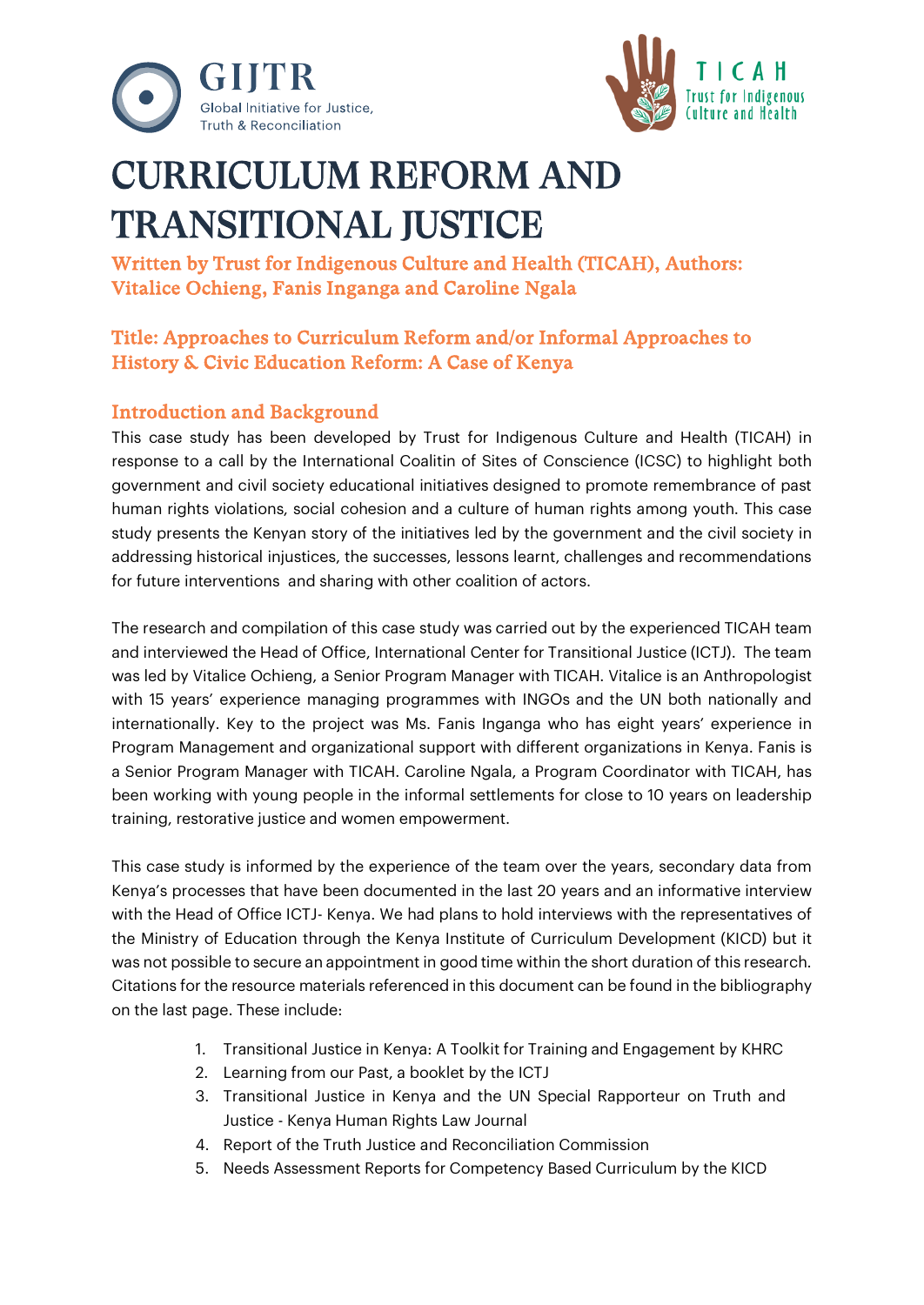



- 6. Basic Education Curriculum Framework by KICD
- 7. The Waki Report

## History of Kenya

#### Repression, Violence, Conflict and Atrocities

Kenya has a history of repression and atrocities dating back to the colonial period. Between 1895 and 1963, the British Colonial administration in Kenya employed violence on the local population. They carried out massacres, torture, ill-treatment and various forms of sexual violence against the native population. At the same time the colonial administration alienated large amounts of highly productive land from the local population, and removed communities from their ancestral lands to pave way for the foreign settlers. The consequences of some of these forms of injustice live with the communities to date. Pastoral communities such as the Maasai have to put up with challenges of aridity and lack of pasture for their livestock in the new areas where they were moved to.

Immediately after independence, between 1963 and 1978, the first President of Kenya, President Jomo Kenyatta presided over a government that was responsible for numerous gross violations of human rights such as killings, torture, collective punishment, and denial of basic needs (food, water and health care) (TJRC Report, 2013). According to the report, political assassinations of people like Pio Gama Pinto, Tom Mboya and J.M. Kariuki; detention of political opponents and activists; and illegal and irregular acquisition of land by the highest government officials and their political allies, took place during this time and these violations of rights were never addressed.

Between 1978 and 2002, President Daniel Arap Moi presided over a government that was responsible for numerous gross violations of human rights including "massacres; unlawful detentions, and systematic and widespread torture and ill-treatment of political and human rights activists; assassinations, including that of Dr. Robert Ouko; illegal and irregular allocations of land; and economic crimes and grand corruption" (TJRC, 2013).

The Commission further reports that the third President Mwai Kibaki presided over a government that was responsible for numerous gross violations of human rights between 2002 and 2008. These violations include unlawful detentions; extra judicial killings; and economic crimes and grand corruption. State security agencies, particularly the Kenya Police and the Kenya Army, were cited as the main perpetrators of bodily integrity violations of human rights in Kenya including massacres, enforced disappearances, torture and ill-treatment, and sexual violence.

Children have not been spared in this history of violation of rights. They have been subjected to untold atrocities including killings, physical assault and sexual violence. In many cases, the sexual violence against children is perpetrated by people holding positions of authority or individuals who ought to protect them, such as parents, family members, teachers, religious leaders and members of the police and military. Due to the nature of the relationships, many of the cases are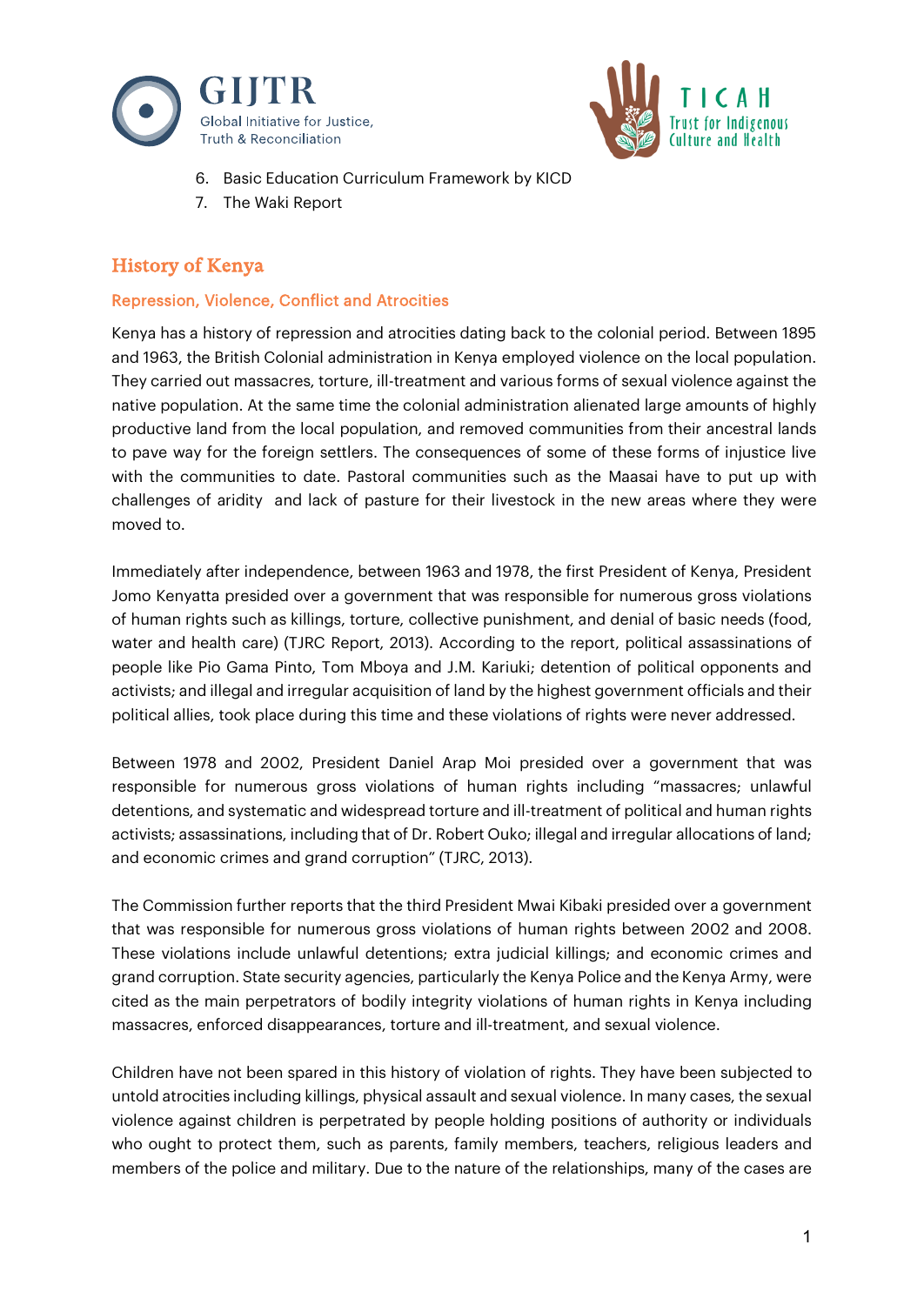



unreported and victims experience the abuse repeatedly. Sexual exploitation is hampered by uncooperative relatives who opt to receive compensation instead of calling for the prosecution of the perpetrators.

It is worth noting that every new President that came to power after independence had to deal with dissent and clamour for justice emanating from the past injustices that had not been addressed. This played out in political contests where politicians were more interested in numbers than the protection of rights. The country continued to be balkanized even more as politicians rallied tribes against tribes in the contest for power. As Ndonga (2018) postulates, countries that have endured a violent past or a dictatorship that left behind a trail of human rights violations need to address that painful past to ensure that the violations do not recur in future. However, Kenya is one of the countries that has not conclusively dealt with the past atrocities in spite of the recurring inter and intra-communal conflicts due to the scramble for natural resources and political competition. She explains that even though the violation of human rights can be traced back to the colonial period, the first president of the Republic of Kenya, during a one-party state, failed to "right the wrongs of colonialism". The second President, Daniel Arap Moi did not make it any better. "It was during Moi's reign that ethnic-based violence and clashes were instigated for political gain by Moi and his cronies".

Even though the clamour for change became louder with the return to multipartyism in 1992, the expanded democratic space did not provide an opportunity for the country to address past and present violations of human rights. Instead, politicians instigated ethnic violence whenever their political power was threatened in order to retain political patronage. In 2002, the change of leadership from the party KANU that had ruled for over 24 years to the opposition NARC, came with a lot of promises including the promise to address historical injustices. This marked the beginning of the Kenyan journey on the reconciliation path.

## Reconciliation Processes, in the Past and Present

When Mwai Kibaki ascended to power in 2002 to mark the end of 24-year rule under Daniel Moi, the country had overwhelmingly voted for change on the promise of a new constitutional dispensation. A taskforce was appointed in 2003 to collect public opinion on whether a Truth Commission was necessary in Kenya to address the past violations of human rights. The taskforce led by Prof. Makau Mutua found that 91% of Kenyans were in favour of the formation of a Truth Justice and Reconciliation Commission. They recommended that the commission be formed before June 2004 to address and redress the past human rights violations and other injustices including economic crimes. However, even though the report was presented to the Government in August 2003, it was only revisited after another post-election violence in 2008. During the violence that erupted after disputed 2007 elections, over 1000 people lost their lives and over 600,000 were displaced.

At the onset of the 2007-2008 Post-Election Violence (PEV), a Kenya National Dialogue and Reconciliation Committee (KNDRC) was formed under the leadership of the former UN Secretary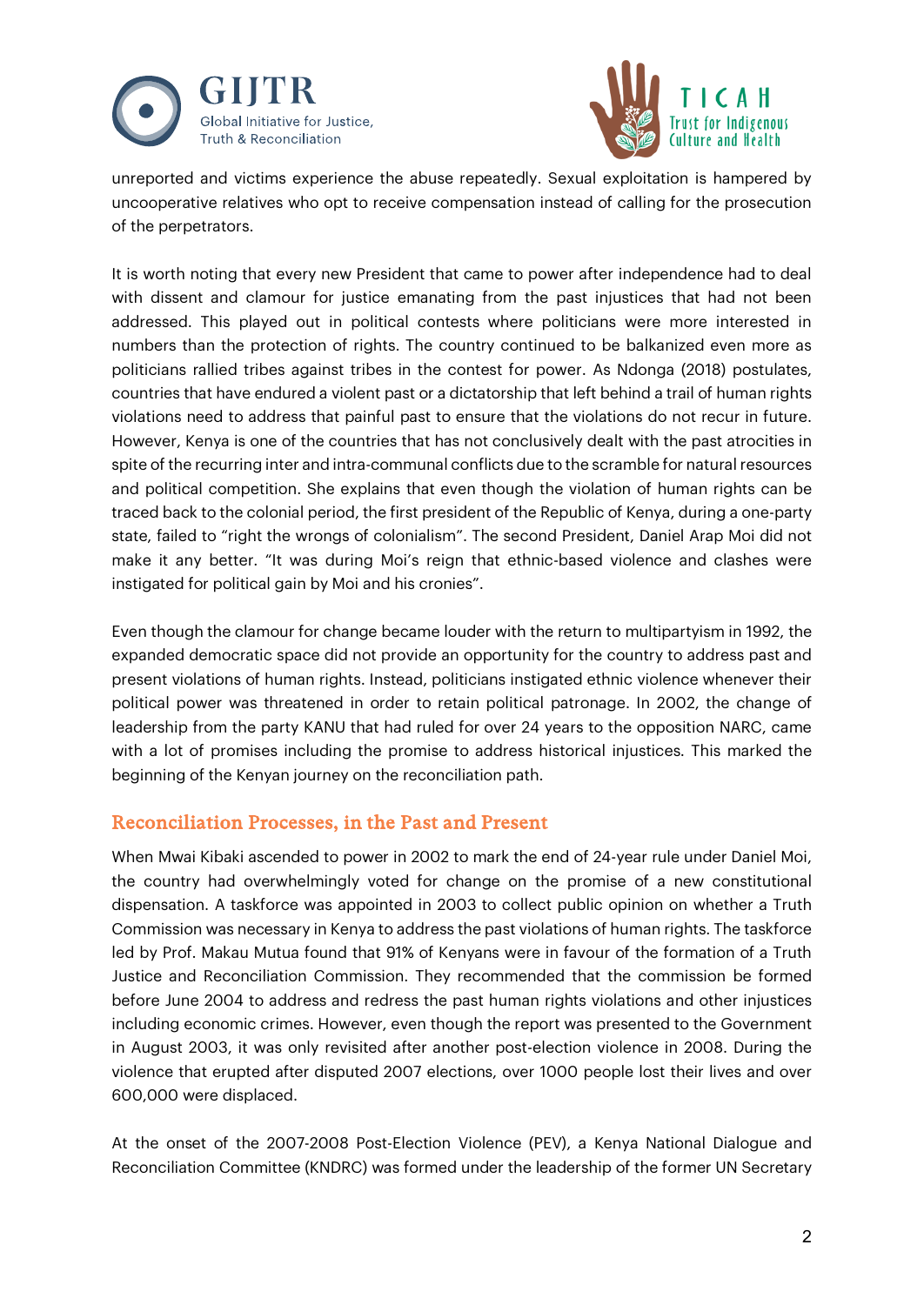



General Dr. Kofi Annan to lead the negotiations. The Committee led the two parties (the ruling party and opposition) into the signing of the Kenya National Dialogue and Reconciliation Accord that created a Commission of Inquiry into the Post-Election Violence (CIPEV) led by Judge Phillip Waki. The Commission's mandate included the following:

- to investigate the facts and surrounding circumstances related to acts of violence that followed the 2007 presidential election.
- investigate the actions or omissions of state security agencies during the course of the violence and make recommendations as necessary; and
- to recommend measures of a legal, political or administrative nature, as appropriate, including measures to bring to justice those persons responsible for criminal acts.

The Waki Commission recommended the establishment of a Special Tribunal to seek accountability

of persons bearing the greatest responsibility for crimes, particularly crimes against humanity, relating to the 2007 general elections in Kenya. Judge Waki handed Kofi Annan a sealed list of key persons accused of orchestrating the 2007-2008 violence. The Report specified that the list would be forwarded to the International Criminal Court (ICC) if an agreement establishing a Special Tribunal was not signed within 60 days—by December 17, 2008. The special Tribunal was not established, and the list was forwarded to the ICC. The cases before the ICC have not been concluded to date.

The Kenya National Dialogue and Reconciliation Committee finalised their work after successfully negotiating for an end to the violence. Both sides agreed to comprehensive constitutional reforms and the establishment of a Truth, Justice, and Reconciliation Commission (TJRC) to ensure that this kind of violence never recurs in Kenya. "As a result, the TJRC was established in 2008 to investigate and document gross violations of human rights and other injustices committed during the British colonial period and across the administrations of Kenya's first three presidents, until the 2007-2008 violence. The TJRC was hailed as a mechanism that would propose sustainable solutions to promote peace, justice, national unity, reconciliation, and dignity among the people of Kenya" (Ndonga, 2018).

After five years of nationwide consultations, the TJRC finalized their report and handed it over to President Uhuru Kenyatta on May 21, 2013. Though the TJRC report was gazetted by the Attorney General, it was also tabled for debate and adoption in Parliament where it has stalled. As a result, not much has materialized with regard to implementation of its findings and recommendations in fulfilment of its objective and as expected by the public. The stalling is attributed to the fact that some of the perpetrators named in the report still hold public office. As the Kenya National Commission on Human Rights explains:

It is worth noting that since its establishment and nearly over a year later, the TJRC experienced a number of challenges which directly and indirectly hindered the effective execution of its mandate. It experienced serious constraints but of critical concern was the credibility questions which affected citizens' confidence in the institution particularly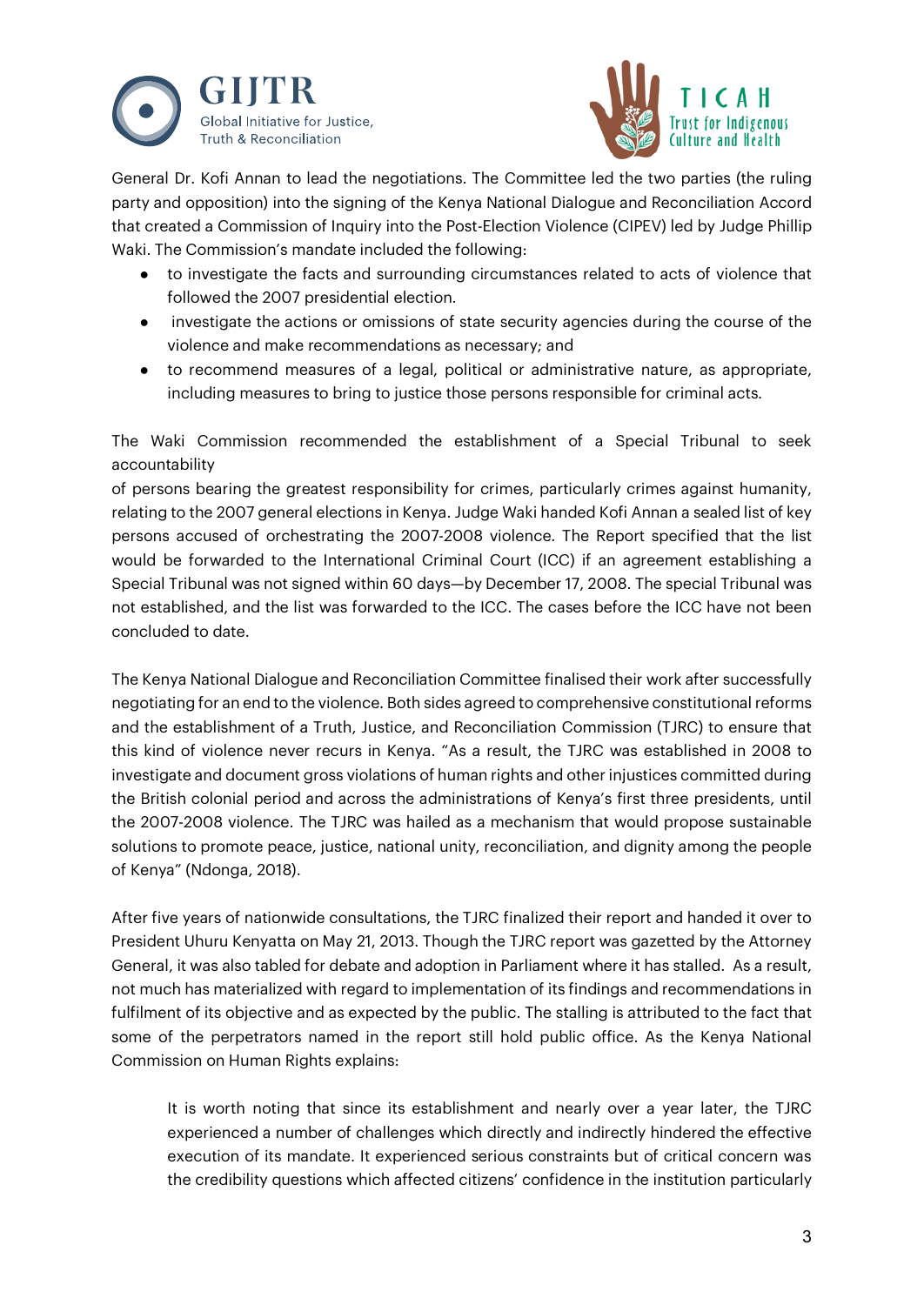



linked to the chair Mr. Kiplagat. On the 20th of August 2010 a group of human rights defenders and representatives of victims filed a legal suit against TJRC and its chair calling for his removal or disbandment of the Commission. On 4th of February 2010, Elders representing the Coast region walked out of a TJRC public forum. On the 5th of February 2010, again emerged more demands calling the chair to resign as he was key and part of the Moi regime which is linked to the major human rights and economic atrocities and hence, he is regarded as primary witness.

There were two petitions to the High Court where one challenged the composition and statutory mandate of TJRC (Misc App No. 470 of 2009) while the other sought for dissolution of the Commission (Petition No. 1 of 2010 at Kisii High Court). A number of regions refused to engage the Commission because of the allegations against the chair on his direct involvement in illegal acquisition of public assets.

Similar to the challenges facing the reparations mechanism in 2018, TJRC faced a share of the lack of political will. When the Commissioner's position held by Betty Murungi fell vacant in 2010, the President did not replace her as required by the Truth Justice and Reconciliation Act. There was no replacement for the TJRC Chair when Ambassador Kiplagat stepped aside. In addition, the State deliberately refused to give TJRC vital documents pertaining to its mandate for review. These included reports of previous commissions of inquiry.

The above statement by the Kenya Human Rights Commission points to the challenges the TJRC commission faced despite finalizing and submitting the report to Parliament. The lack of adoption of the report by parliament has provided a leeway for non-implementation of its recommendations. However, some government institutions have made selected reforms in conformity with the recommendations, albeit in their own way, because they are not legally bound to implement a report that has not been adopted through the legal process in Parliament. Some of the reforms that have been initiated, especially in the education sector are discussed in the next section.

## Education Reforms and Innovations

The Truth Justice and Reconciliation Commission made findings that required reforms in the education sector. The reforms were structural, policy and curriculum based. The commission noted that while primary education is free, many children were still unable to enjoy the right to education due to various factors including lack of necessary amenities such as school uniforms and writing materials. It was in the commission's view that past injustices included deprivation of some communities of access and to quality education. Therefore, the Commission recommended that a scheme be established to provide further financial support to indigent children to enable them acquire these necessary amenities.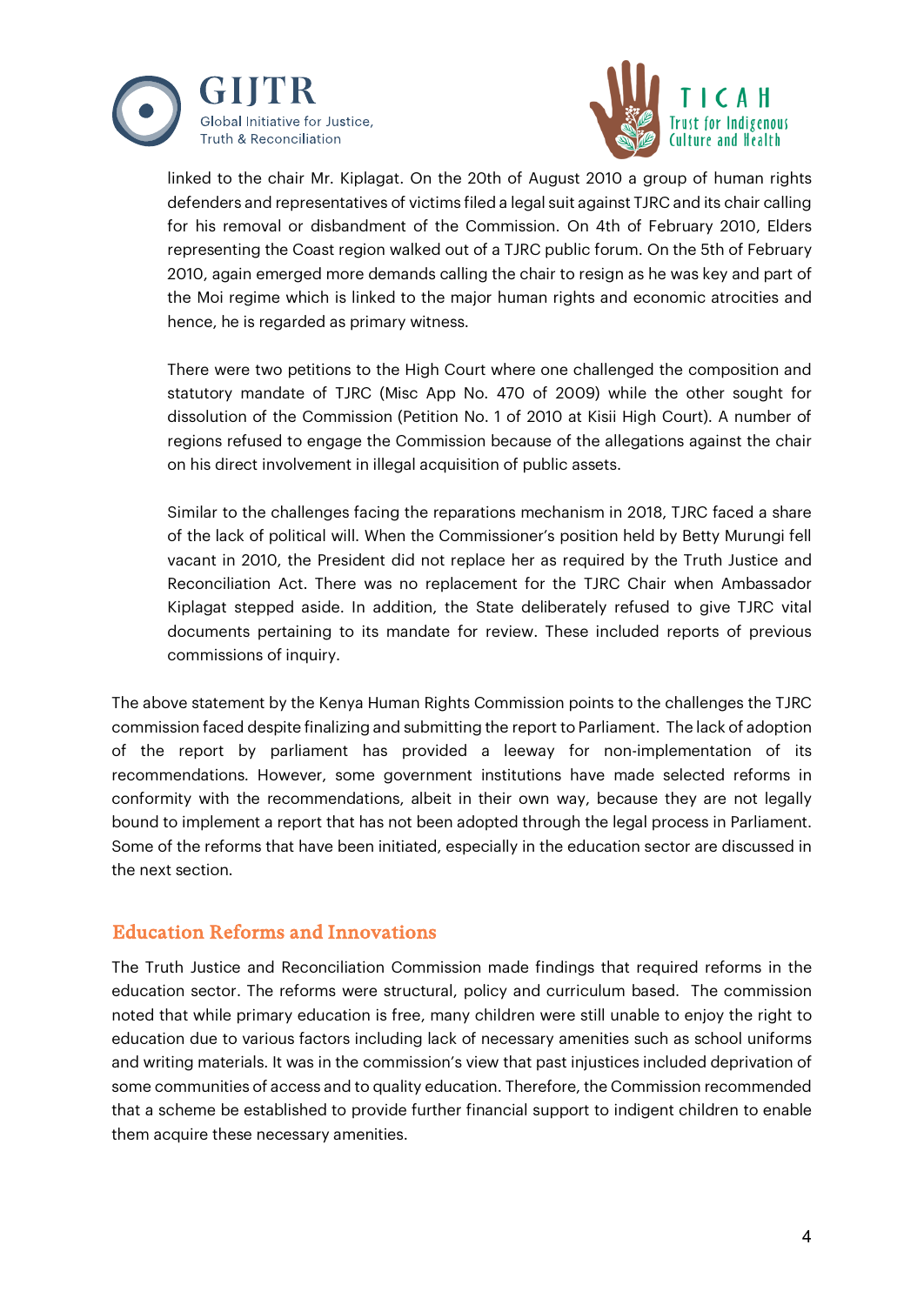



The Commission further recommended that more schools be constructed, and a policy be developed as to the minimum standards on the number of schools serving a given area. The Ministry of Education was required to work towards the progressive integration of children with disabilities in the mainstream educational facilities by tailoring these facilities to suit the specific needs of children with disabilities, minority groups and indigenous people. On the curriculum reforms, the commission recommended that the Ministry of Education develop a peace education curriculum for use in schools.

Even though the TJRC report remains stalled in Parliament, the Ministry of Education carried out further needs assessments in the sector. The assessment report showed that a majority of teachers and head teachers expressed the need for the primary school curriculum to perpetuate patriotism. Kenyans wanted the topics of discrimination on the basis of ethnicity and disunity in the country to be discussed in schools. According to them, the education curriculum was not fulfilling its role in fostering a peaceful coexistence among different communities or countering other social ills which disrupt the general well-being among people.

The report also recommended that learners should be encouraged to attend school away from their local environment. This is because the existing education system (quota system) confined learners and teachers to their local environments, undermining interaction and cohesiveness among children from different communities.

The report identified disunity among political leaders and citizens as poor role models to children. In the view of learners:

The political leaders were to blame for the deteriorating state of unity and peace. The politics of the country is declining because the opposition candidates and incumbent leaders are always arguing. We need peace in our country. We need more political stability and not pointing fingers when problems arise.

Kenyans pointed out that there was a need for a curriculum that would train young people to live together in peace and harmony. According to the learners, the leaders had an obligation to reduce nationwide instances of disunity among citizens. They were of the view that politicians should work together, not engage in hate speech, tribalism, favouritism to avoid post-election violence and other related political issues. One pupil said:

Other issues affecting us in Kenya are that some politicians incite people, they use hate speech in rallies in the name of supporting somebody and you find mostly in Kenya you vote for the person because they come from your tribe. It is still taking place in Kenya because they were not taught at an early stage.

The report recommended curriculum reforms that would contextualize the challenges in society so that the learners can relate what they are taught to their own experiences. Pupils suggested that they needed education that would bring about unity, working together and helping one another. They expressed the desire to interact with each other peacefully. Learners and parents also underscored the need for the curriculum to address tribalism. They cited the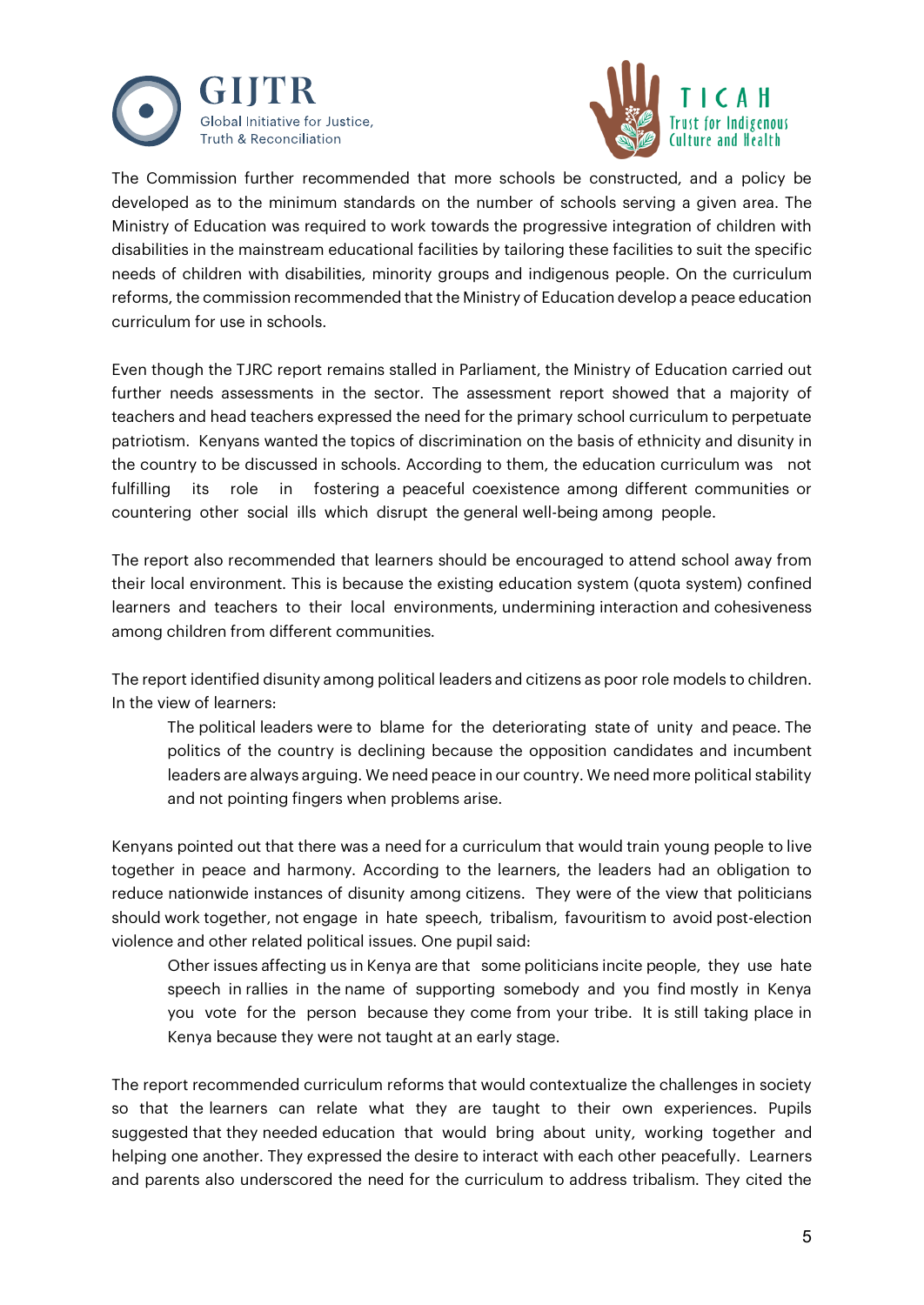



vice as the cause of unnecessary conflicts, killings, discrimination and as impacting learning negatively in certain areas.

The needs assessment report together with the Sessional Paper No. 2 of 2015 on 'Reforming Education and Training in Kenya', culminated in the review of the 8-4-4 system and the government embarked on the most comprehensive education reform since 1981. Among other things the sessional paper recommended was the introduction of a Competency Based Curriculum (CBC), as well as the integration of national values and national cohesion. One of the core competencies that the CBC framework sets out to be achieved by every learner is citizenship. The new curriculum has been designed to equip children and youth with knowledge on how to be 'good and responsible citizens', promote capacity for democratic citizenship, and knowledge on human rights, privileges and responsibilities. It also addresses the issues of ethnic and racial relations, social cohesion, good governance, and conflict management. The social science subject now incorporates not only history but also civic education. This education starts from middle school level-junior and upper primary, upto senior school level, and is expected to be taught under the social studies subject, and later on as History and Citizenship under Humanities.

Although these subjects have been identified as the most ideal in terms of teaching the past and seen to create an alternative space to learning about recent history, these topics are approached in a broad manner and not in a way that makes a specific connection to the country's history of conflict, repression or injustice. The ICTJ 2015 report notes that history is often a highly contentious topic after conflict, and curriculum reforms more often than not take time to be revised. For the case of Kenya, the subject of citizenship will likely have a positive impact in inculcating a culture of respect to human rights; building shared values; appreciation of diverse culture and; enhancing social cohesion and integration. In the long run, this may still serve to achieve the long-term goals of transitional justice measures of promoting peace, democracy, and reconciliation.

The Competency Based Curriculum (CBC) was developed to be implemented under a methodology that encourages participation and role play. For instance, while teaching about peace building, children are taken through a practical example of an acted conflict then put in a position where they can apply their conflict resolution skills. This also builds their interpersonal skills and social bonds regardless of their ethnic or social background. The examination has also been revised to take into consideration such competencies while grading as opposed to memory testing.

## Teaching of Recent History and Human Rights Education in the School Curriculum

History, art, culture and human rights education play a key role in post-conflict situations as it brings identity, remembrance, visualization and dignity in learning as a process of healing. Throughout the last decade there has been a growing recognition of education's role in response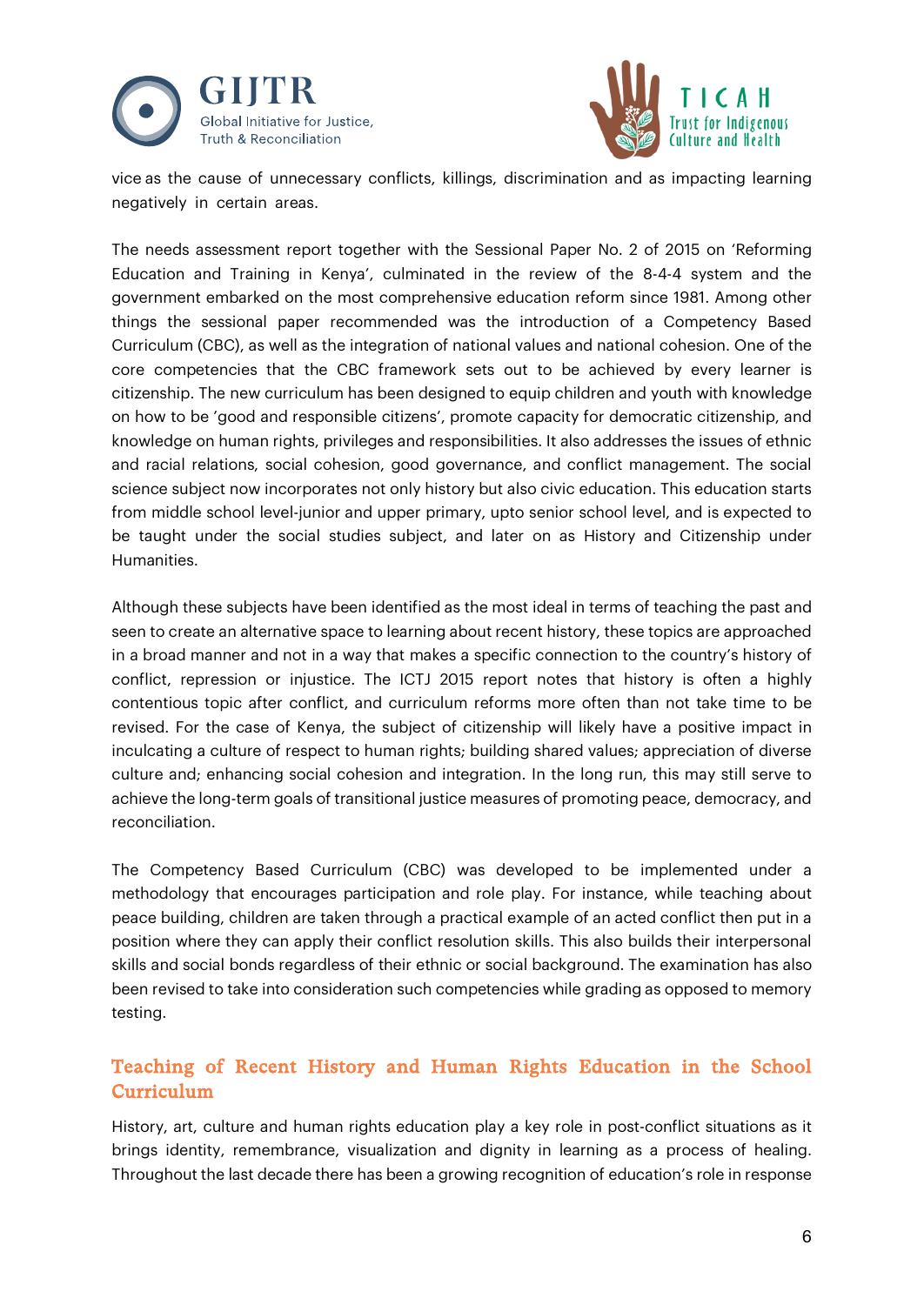



to conflict and the demands of early recovery so that it is seen as the fourth pillar of humanitarian aid alongside food and water, shelter and health. Schools and teachers can be used to provide a safe space and sense of normality during situations of instability, and can contribute to the physical, psychosocial and cognitive protection of children, adolescents and adult learners. Schools can also become sites for inter-agency collaboration and harmonisation. In TICAH, we create safe spaces in the community because we believe healing starts with trusting others and being able to share your stories with others to get support. As much as the Kenyan curriculum has not incorporated conflict resolution beyond teacher-students discussions, there is a need to find mechanisms through which we can support, understand, rebuild and integrate children and youth who have gone through conflict either at home, at schools or at the community level.

During the perpetration of injustices, repression and violation of human rights, children bear the brunt. Even after liberation and transition from injustice, children live under the burden of economic deprivations caused by the violence, discrimination etc. Some of them live through the injuries and deaths of their parents, families and friends and the destruction of their communities. In some cases, children have been targeted for killing, torture, underage recruitment into armed conflict, sexual violence and exploitation. Children deserve to understand why this has happened and how to come to terms with their pasts in order to promote reconciliation and to build equity, justice and freedom.

To prevent the perpetration of crimes on another generation of children, we must put accountability, truth-seeking, justice and reconciliation at the center of post-conflict recovery and development . As Graca Machel (2010) explains of her work in Mozambique, the success of transitional justice lies in the focus we place on the children. She says:

Transitional justice processes attempt to deal with the legacy of war but also help prevent future violations by establishing a way forward, from conflict to a more just and stable society. The potential success of such processes depends on the extent to which they prioritize children. We know from experience that if children are excluded from a country's agenda, if their rights are not addressed, a fault line will run through the heart of the nation. The measure of a country's strength and vision is not its military might but its investment in children's capacities, in their development.

One way of ensuring children are at the centre of all this is by mainstreaming the teaching of transitional justice in schools. Having been witnesses and victims of the crimes of war, children have a key role in addressing those crimes and in reconciliation and peace-building processes in their communities. "Evidence clearly demonstrates that children have an important and unique role in processes that seek truth, justice and reconciliation. Adults can act on behalf of children and in the best interests of children, but unless children themselves are consulted and engaged, we will fall short and undermine the potential to pursue the most relevant and most durable solutions" (Machel, 2010). To enable children's participation, while ensuring their protection and allowing them to feel safe, secure and at ease, we need child-friendly policies, procedures and practices in all transitional justice activities. This includes supporting children's right to choose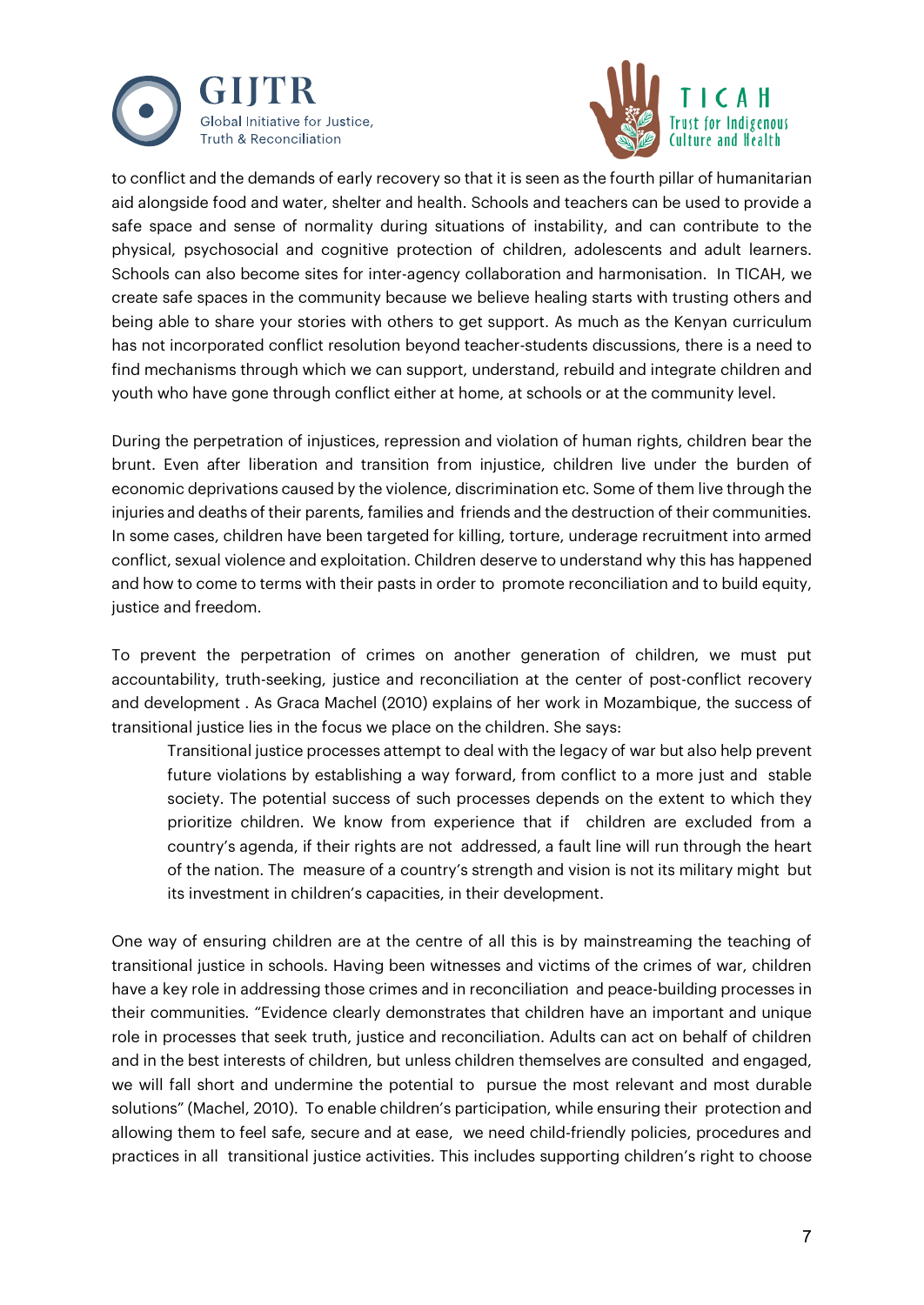



whether or not to participate and to decide how they wish to be involved, with whom they wish to engage and when.

Suggestions for such advances put forward by children include access to education and vocational skills, accelerated rebuilding of schools, the inclusion of lessons from the truth commission in school curricula, help for children on the streets and compensation to youth to make up for lost years of education through the provision of economic and livelihoods opportunities.

#### "Learning from Our Past" - Booklet by ICTJ

The International Center for Transitional Justice published a Booklet titled, "Learning from Our Past" as a teaching material to be used in teaching young people in schools. This was not adopted by the Ministry of Education and was instead taken up by the National Cohesion and Integration Commission (NCIC) to be used by Amani (Peace clubs). In compiling this report, we had an interview with the Head of Office, Kenya Ms. Agatha Ndonga. She outlined the contribution ICTJ made during the search for peace after the Post-Elections Violence in 2008, the technical support offered to the Negotiation teams and the reconciliation commissions thereafter and the initiative to develop a booklet that would be used in schools to teach young people about their past in order to prepare them for the present and the future. She had this to say:

ICTJ played a major role during the truth telling process. We not only played a role in the drafting of the legislation, the Truth Justice and Reconciliation act of 2008 but also worked very closely with the truth Commission, all the way through to helping the participation of civil society, networks of Post Election Violence victims and survivors, and also just helping them with the data collection, data management and report writing. Now, one of the main pieces of advice that we offered was to have the commission, ensure that the youth and children are not left behind in the truth telling process in whatever capacity. I would say that Kenya has been hailed as one of the countries that ensured that children participated and participated in a way that followed the international standards. As a result, we have a chapter that now focuses on children.

We approached the commission and asked them if we could help them write a child friendly chapter of the report. And so we came up with the "Learning from Our Past". We tried to get excerpts from the TJRC report and the TJRC process into a very simple, simplified version that could be read and understood by children without it being traumatizing.

But other than that, we wanted other children who did not know the history or experience the violence, and also children in future to know about this and learn from the past. And so we had envisioned, where this tool can be used as a teaching tool, a tool for teaching in schools. Our idea had been to have it mainstreamed into the curriculum, but if not, to have it used as complimentary teaching material. And so, we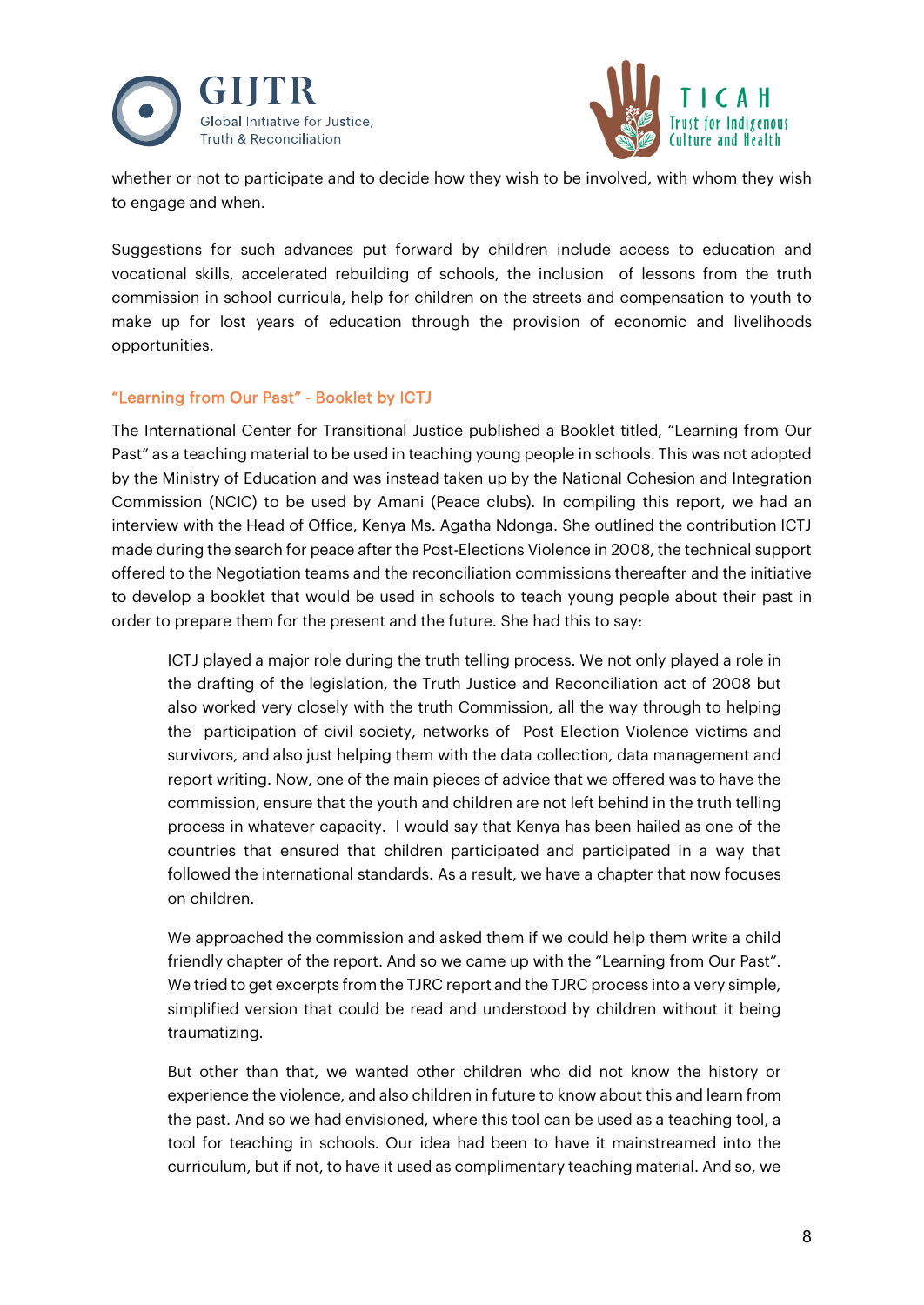



approached Kenya Institute of Curriculum Development (KICD) and presented the material. That is when they were having consultations on reforming the curriculum. Unfortunately, what happened is that if interested one was meant to either individually or as organizations to submit material that they wanted to propose to be considered once the curriculum could be reformed, and the new material adopted. So, we made that submission. They told us there was a need to entrench national values and principles into the curriculum. They felt that the reason the country is just disintegrating, and degenerating is because there is very little focus on cultivating national values, principles in children through teaching. And so, we felt that because we had also touched on that in our publication that it would make for a very good teaching tool. We presented it to the curriculum developers. We had to wait, you know, to hear back from them but they took us through a painfully long process, you know, from the having the beginning of conversations all the way to making presentations, following up and you have to keep following up basically, because if you don't, if you don't take that initiative, it can stall in the process.

Since the KICD was not able to adopt the booklet into the curriculum that was being developed, ICTJ approached the National Cohesion and Integration Commission (NCIC) to take it up for use by the Amani (peace clubs) in schools. Through the Amani clubs, the NCIC was able to approach both primary and secondary schools to instil the culture of peacebuilding and conflict prevention. The NCIC agreed to have the booklet distributed to the Amani clubs and ICTJ supplied several copies to different schools across the country. Amani clubs would use the booklets to start conversations about Kenya and the past conflicts. The initiative was well received in the schools but ended in 2017 due to lack of funds.

## Informal Education & Training

Other than the formal educational programs and reforms in the schools, there have been some initiatives out of school that target the youth and the general population. Some of these initiatives are led by civil society. The Kenya Human Rights Commission developed a training toolkit that was to help in building the capacity of Kenyans to appreciate the process and benefits of transitional justice. Trust for Indigenous Culture and Health (TICAH) also implemented a program in the Nairobi slums working with young people to help them recover from the effects of the PEV and work towards reconciliation.

### Transitional Justice Toolkit by KHRC

Soon after the signing and coming into force of the Kenya National Dialogue and Reconstruction Accord, which is legally entrenched by the National Accord and Reconciliation Act, it was anticipated that the implementation of the Transitional Justice measures listed under Agenda Item 4 of the Accord, and in particular the wide mandate of the TJRC, would need the diligent support and oversight of the public and the civil society in general, if those measures were to be implemented effectively. Thus, the Kenya Human Rights Commission (KHRC) developed a Toolkit to empower the citizens to engage constructively and meaningfully with the Transitional Justice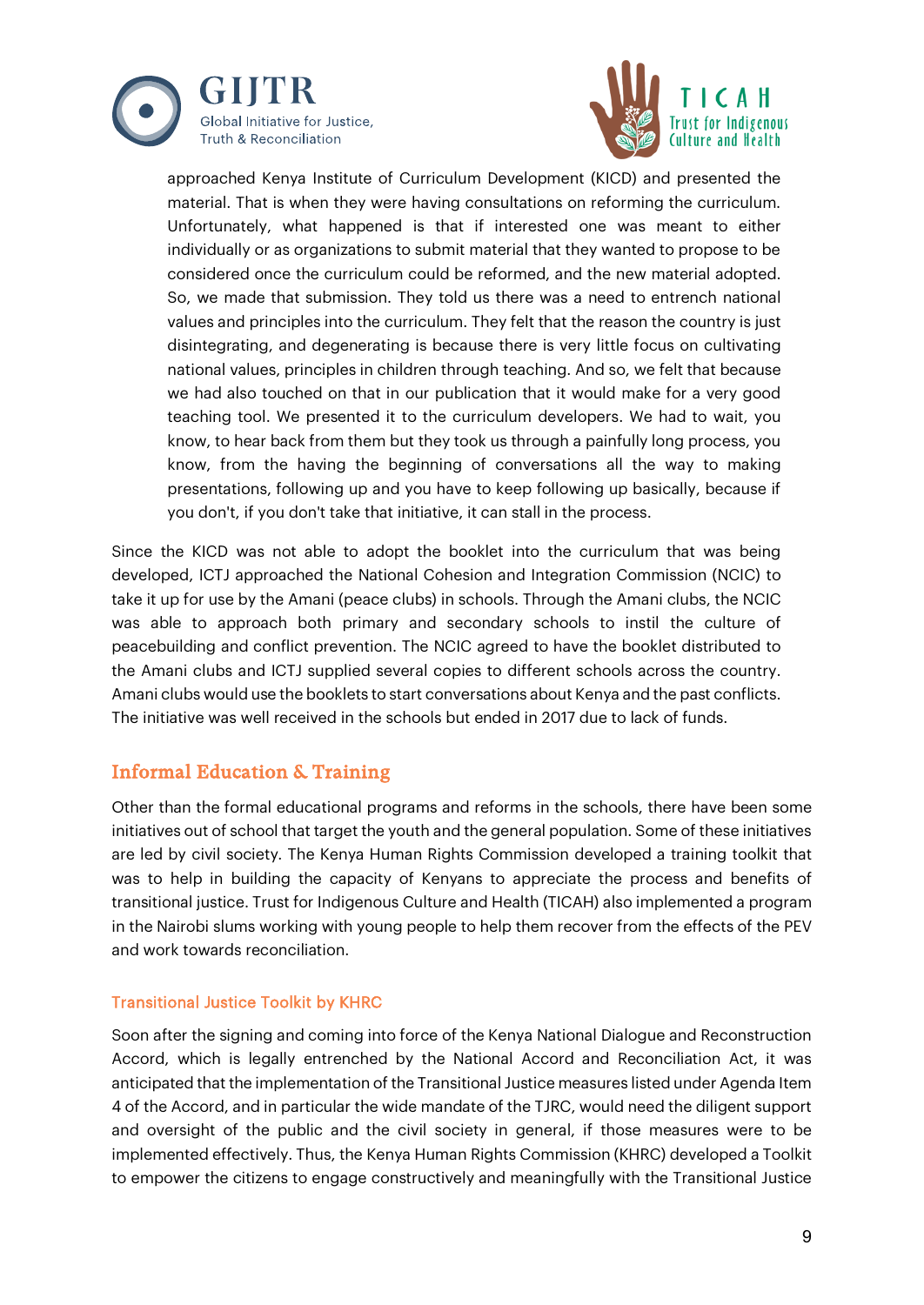



process in Kenya. This Toolkit provided an explanation of the concept in order to educate the masses on the mechanisms and tools of engagement in Transitional Justice in Kenya. A copy of the toolkit is attached to this report.

## Trust for Indigenous Culture and Health (TICAH) Initiatives:

After the 2007 Post-Election Violence, and during the transitional justice process, TICAH became involved in exploring how our cultures and shared positive values can be used to foster peace and build healthier communities in Kenya.

### Art activism and body mapping

Our work in the informal settlements of Nairobi drew our focus to the impact that PEV had on youth, as well as the high rate of reported and unreported extrajudicial killings and wrongful incarceration of children and youth living in the Kenyan slums. In 2009, we created safe spaces for young people to hold dialogues and discuss how to foster peace and reconciliation in their communities, in the context of dealing with past and recent human rights violations against them. Through this project, TICAH brought together 30 youths from three informal settlements in Nairobi to discuss human rights, justice, and peace.

Through art activism, we created community murals of expression to amplify voices of victims. We organized street theatre performances to teach human rights, values, and to create awareness on human rights violations and mechanisms for redress or reporting. We also used the time travel approach to reflect on the issue of police brutality and injustices against young people living in slums in a historical context. We created spaces to share stories, reflect on key questions and learning, and find ways of building social cohesion. Through this, we organized dialogues between youth, police and community leaders for truth-telling and finding ways for peaceful coexistence.

Since 2005, TICAH has used body mapping, an art therapy and dialogue-based methodology to create spaces for healing, reflection, truth-telling, sharing and activism with groups who have survived human rights violations and other traumas. TICAH developed a toolkit as a guide for facilitating body mapping workshops with different groups.

TICAH has hosted many body mapping workshops and exhibitions around the world—each with a population experiencing health or human rights challenges, hoping to heal and recover their dignity while sharing their experiences beyond their circle of peers. Although the tool was first adapted to provide a chance for learning and healing among HIV+ women, the tool was later on adapted for victims of different human rights violations. We hosted body mapping workshops for 12 Kenyans who survived torture in the notorious Nyayo House, maintained by Kenya's second president, Daniel arap Moi (1979 – 2002), and instigated by the practices of Kenya's first president, Jomo Kenyatta (1964 – 1978). In July 2013, the Sites Coalition invited TICAH to again work with a team to conduct an evaluation of the 2012 body mapping work and to support survivors' efforts to work together toward the goals of establishing Nyayo House as a memorial site, and of sharing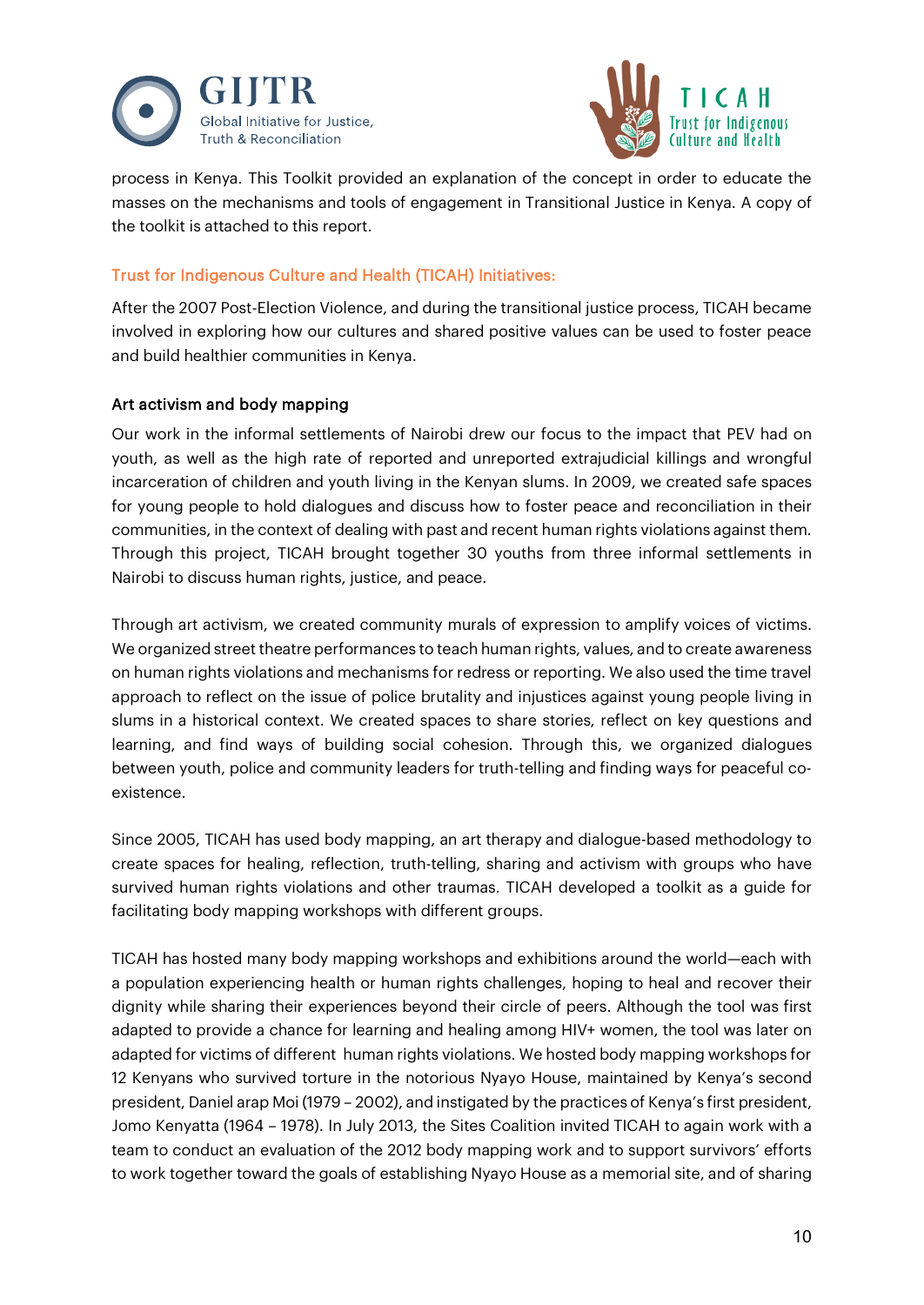



their experiences (and their artwork) with the larger Kenyan public in meaningful ways. We have also hosted body mapping workshops with victims of rape and sexual abuse, during the PEV , providing them a space to share their experiences, reflect, forgive and begin their journey of healing.

Our Healthy Households program supports primary and secondary students to discuss values, history, rights, art and culture using the TICAH calendar as a teaching tool. We have also created a toolkit that helps facilitators to lead discussions using the calendar. The history/date pad has enabled students to learn about the recent history, and past violations. We use a participatory method of facilitating these dialogues to promote learning by applying history to current contexts, and allowing students to reflect on what they can do to prevent violations as well as build cohesive, peaceful and healthier communities. We have also provided tools that help in restorative justice where students who have gone through disciplinary cases can be accepted back to school and can be guided, without discrimination, on how to reintegrate with other students. Our calendar tool has also been used by partners such as Amnesty international in their human rights and activism program in schools. The Kibera Creative Art organization has also adopted our tool into their *Mission Impossible* program which rehabilitates youth who have been in jail back into the communities by promoting discussion around values and rights, peace and having an inclusive community.

#### Success Stories of TICAH's Work:

Over the years we have created programs that are rooted in communities and address their needs. Most of the participants, teachers, guardians and community members have supported this work and taken it as their own. We have had many stories from the youths who have been rehabilitated back in the community, to youths who have healed from post election violence and started their own initiatives to support other youths who have been victims of injustices. Such initiatives included Grogon B reformers in Kariobangi slums, TICAH Youth for Peace, Mission I'mpossible project from KiCA. Light mtaani is also an initiative that was started in Kibera slums with an aim to bring awareness on the extrajudicial killing and two of our beneficiaries also started photography for expression as a way to give spaces for children and use to use photography as a way of creating awareness and expressing their thought.

We have also seen challenges that we have converted into a new project to help child survivors of gender based violence. This project aims to reduce the prevalence of GBV and violation of children's rights in the slums of Majengo by strengthening the capacity of the children, parents, and the communities to organize, seek solutions and take preventive action. Specifically, the project will bridge the communication gap between children and their parents through intergenerational dialogues and co-creation of spaces for community dialogues and human rights education, and awareness.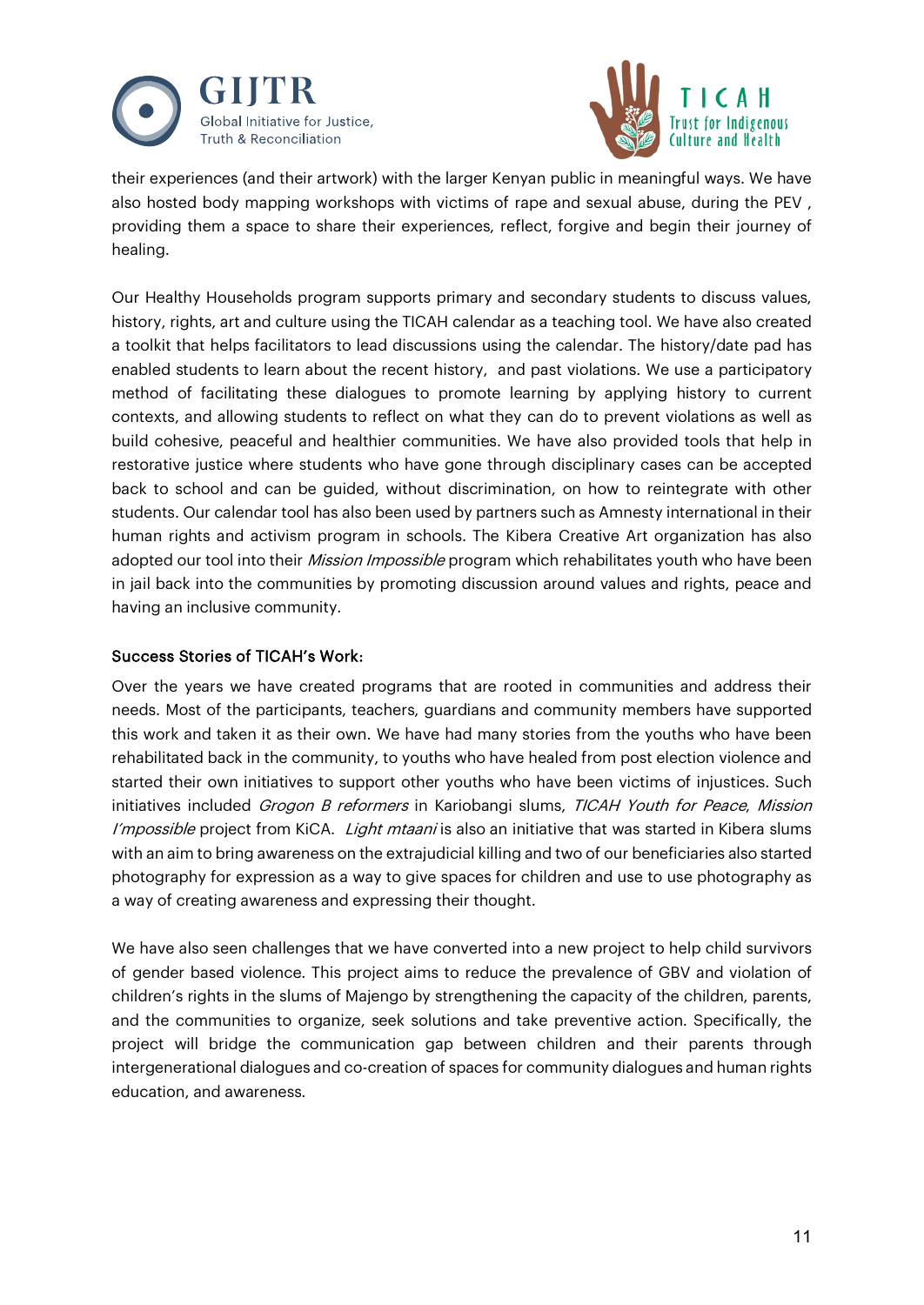



### Challenges to Transitional Justice in Kenya

- 1. Lack of political will to implement the reforms listed in Agenda 4 after the post-election crisis was averted
- 2. There is little if any co-ordination in the implementation of the various agenda four initiatives which need to be synchronised
- 3. The items listed in Agenda 4 leave out some important reforms needed or being undertaken such as the disaster management policy, national mining policy, national human rights policy among others.
- 4. The TJRC report has a comprehensive reparations framework meant to provide the muchneeded structure that would ensure a smooth reparations process for victims of past atrocities. However, lack of adoption of the TJRC report stalls the implementation of its recommendations.
- 5. The failure to pursue accountability for the crimes committed during the 2007 violence, despite consistent calls to action. To avert future recurrence, there is a need to either have an alternative justice mechanism or establish a domestic criminal mechanism to try persons responsible, as spelled out in the TJRC report.
- 6. Regrettably, the police vetting process that was meant to reform the police institution into a more democratic, accountable, and effective institution that is aligned to the constitution has also ended up being a sham. The process that commenced on December 17, 2013, by the National Police Service Commission was part of an effort at reforming the police service by assessing the suitability and competence of police officers and removing those found unsuitable, including those who are human rights violators. The process stalled after vetting the top ranks, due to the failure to realize trustworthiness and accountability of the police.
- 7. On the children's rights, whereas there have been attempts by the Government to establish institutions crucial to the protection and enforcement of children's rights, such institutions remain understaffed and do not have adequate resources. Where staff exist, they either lack proper training on children's rights or are stationed at the district level, and as a consequence the majority of children are not reached.

## Lessons, Reflections and Recommendations

Even though the TJRC report remains stalled in Parliament, a number of reforms in the different sectors that were mentioned in the report have either been initiated or at least reviewed. In the education sector, primary school education is not only free but compulsory. As of 2020, the government has moved to ensure 100% transition from primary to secondary schools. This is to ensure that no child in Kenya is denied the right to basic education. The government also reviewed fees being paid in schools in order to ensure that it does not hinder access.The government is also providing teaching materials such as textbooks in public schools. Even though it is not yet to the expected quality as desired, access to education in Kenya has improved significantly in the last 8 years.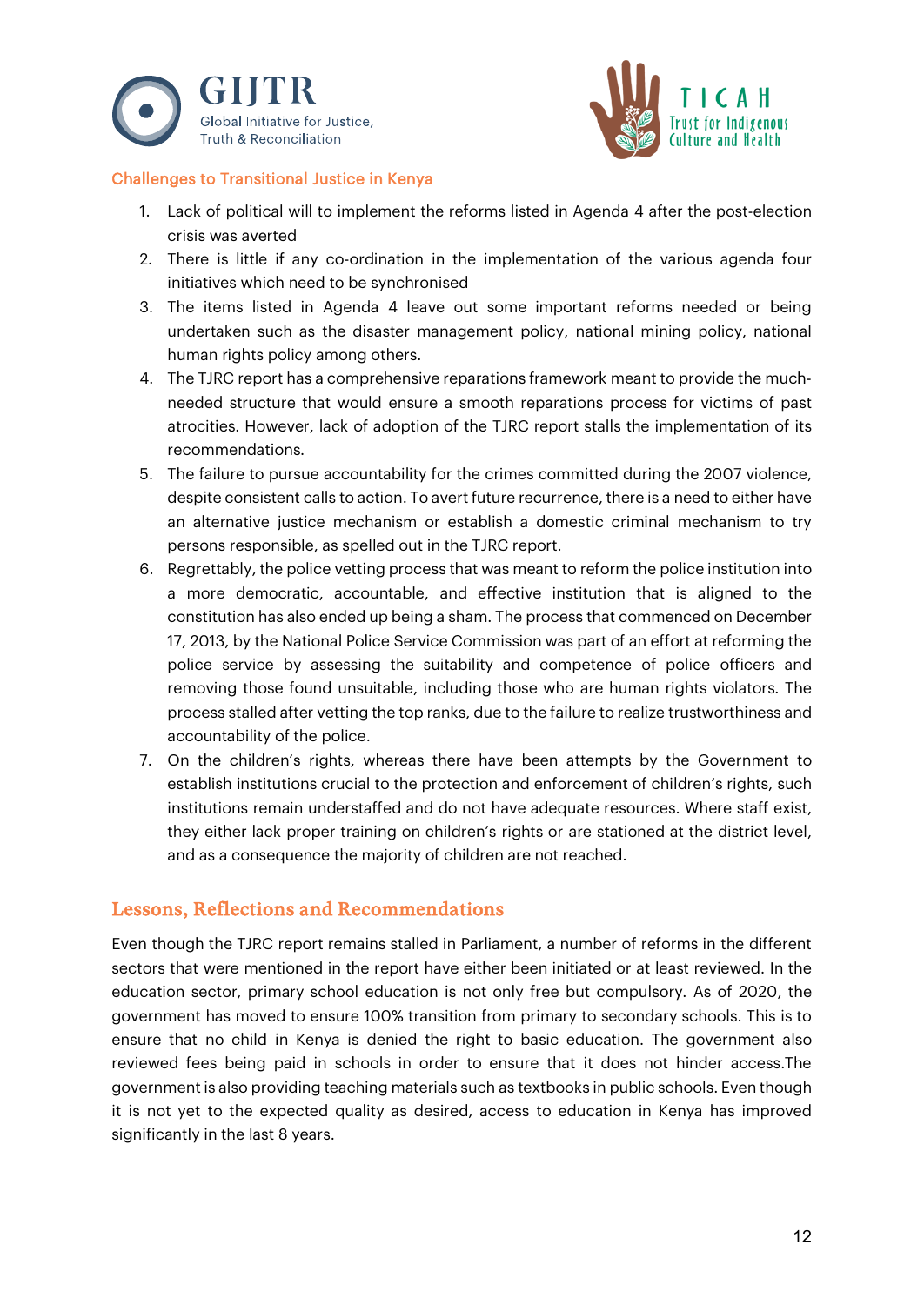



The roll-out of the new CBC curriculum is in the 5th grade. Children are exposed to more practical lessons as envisaged in the curriculum framework. Even though some parents feel it is too demanding, the Ministry believes that it builds the relationship between learners and their peers, teachers and parents as well. As the curriculum is being implemented, focus should be put on the methodologies to strike a balance between teaching the past and building the spirit of reconciliation and the patriotism to live a better life in the future. It should not be done in a way that opens old wounds, or promotes the blame game but in a way that brings together participants to understand the past for the sake of preventing a recurrence in the future.

There should be a coordinated approach in reviewing reforms taking place in the different sectors to ensure that no sector is left behind. Even though the TJRC report is not formally adopted, some of the recommendations can be addressed by the respective departments. A review exercise can be done across the different sectors in order to provide an update of the reforms that have taken place since 2013. The review exercise can bring Kenyans' attention to areas of reforms that need to be addressed as a way of addressing past injustices and preventing future violations of rights.

Even though a lot of emphasis has been put on political past injustices, there should be a deliberate focus on past and present economic injustices that targets mostly young people that form 70% of the Kenyan population. Unemployment and increased levels of desperation makes the youth less patriotic and more susceptible to manipulation by politicians to cause conflict and violate rights of others. Therefore, we propose a project that looks into the past and present economic injustices targeting the youth in Kenya.

Under the peace program in TICAH, we hold intergenerational dialogues between the elderly and the youth to encourage clarification and sharing of cultural values that promote peaceful coexistence. We recognize the role of culture in peacebuilding and the role of family upbringing in instilling values in young people. We also recognize that young people who migrate to urban areas which are cosmopolitan tend to move away more easily from their cultural norms than those that keep touch with their indigenous culture. We will continue to promote the cultural dialogues between the two generations and scale it up to cover the wider nation by sharing the successes we have realised with specific communities.

Going by the challenges that the government has faced with implementing the recommendations of the TJRC report, it is clear that the civil society will need to play a more active role in supporting the implementation of transitional justice in Kenya. However, even though there are CSO's already carrying out work on peacebuilding and conflict resolution, not many of them are conversant with the concept of transitional justice. There is a need to build the capacity of CSOs to initiate projects that support communities to address past and present injustices and build the spirit of reconciliation. Communities should also be supported to establish safe spaces for their people to express their grievances and create mechanisms for amicable resolutions. These can be done through different strategies including the use of creative space such as music, art, theatre etc.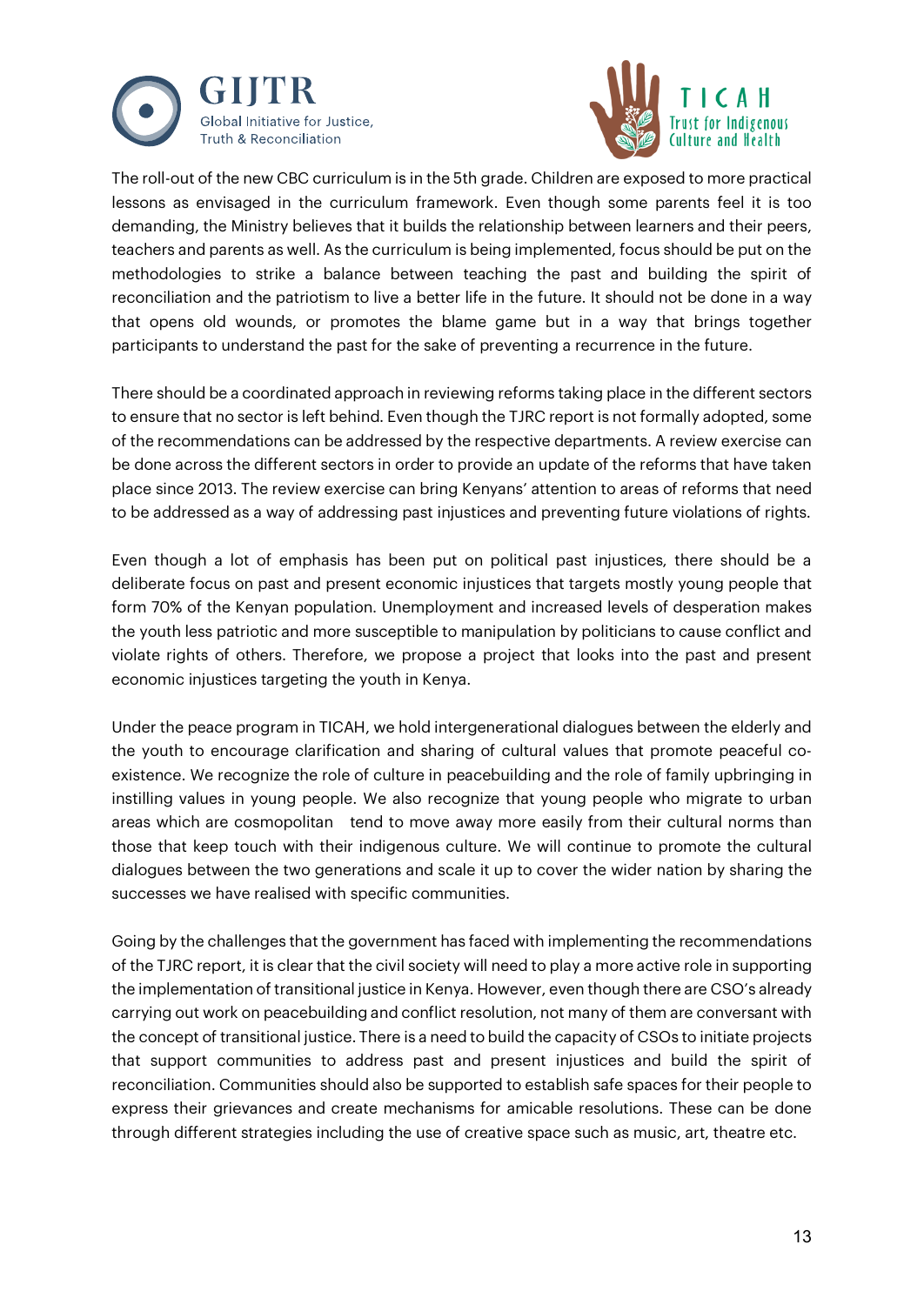



Some of the findings of the TJRC commission included injustices that have been perpetrated through negative cultural practices. Some cultural practices promote bias or discrimination against different social groups in the community. As TICAH, we engage cultural leaders and opinion shapers in dialogues with the communities to identify such injustices and put in place mechanisms of ensuring equality of opportunity and equitable sharing of resources. In many cultures the marginalized groups are often women, youth, people living with disability and the elderly.

## References

- Asaala, E and Dicker, N. (2013). Transitional Justice in Kenya and the UN Special Rapporteur on Truth and Justice: Where to from here? African Human Rights Law Journal, (13), 324-355. Retrieved from [https://drive.google.com/file/d/1eJhxof1v7lzX63AFd0zNuVY3dqqBaYUx/view?usp](https://drive.google.com/file/d/1eJhxof1v7lzX63AFd0zNuVY3dqqBaYUx/view?usp=sharing) [=sharing](https://drive.google.com/file/d/1eJhxof1v7lzX63AFd0zNuVY3dqqBaYUx/view?usp=sharing)
- Commission of Inquiry on Post Election Violence (2008). The Waki Report. Retrieved from [http://www.knchr.org/Portals/0/Reports/Waki\\_Report.pdf](http://www.knchr.org/Portals/0/Reports/Waki_Report.pdf)

International Center for Transitional Justice (2008). Waki Report: The Facts. [https://www.ictj.org/sites/default/files/ICTJ-Kenya-Dialogue-Inquiry-2008-](https://www.ictj.org/sites/default/files/ICTJ-Kenya-Dialogue-Inquiry-2008-English.pdf) [English.pdf](https://www.ictj.org/sites/default/files/ICTJ-Kenya-Dialogue-Inquiry-2008-English.pdf)

International Center for Transitional Justice (2015). Learning from Our Past: An Exploration of Truth Justice and Reconciliation in Kenya. [https://drive.google.com/file/d/1VbiOaXJWUyAIMkoOGX0vZNlWNrPo2JOy/view?](https://drive.google.com/file/d/1VbiOaXJWUyAIMkoOGX0vZNlWNrPo2JOy/view?usp=sharing) [usp=sharing](https://drive.google.com/file/d/1VbiOaXJWUyAIMkoOGX0vZNlWNrPo2JOy/view?usp=sharing) 

Kangerep, H. (2018). Introduction to Transitional Justice. [https://www.knchr.org/Articles/ArtMID/2432/ArticleID/1038/Introduction-to-](https://www.knchr.org/Articles/ArtMID/2432/ArticleID/1038/Introduction-to-Transitional-Justice)[Transitional-Justice](https://www.knchr.org/Articles/ArtMID/2432/ArticleID/1038/Introduction-to-Transitional-Justice)

Kenya Human Rights Commission (2010). Transitional Justice In Kenya: A Toolkit For Training And Engagement. [https://drive.google.com/file/d/1LhUW10RghXpAzhFrv7-](https://drive.google.com/file/d/1LhUW10RghXpAzhFrv7-Y8haTIdK-fJ4c/view?usp=sharing) [Y8haTIdK-fJ4c/view?usp=sharing](https://drive.google.com/file/d/1LhUW10RghXpAzhFrv7-Y8haTIdK-fJ4c/view?usp=sharing)

> Kenya National Dialogue and Reconciliation Committee (2008). Agreement for the Implementation of the Recommendations of the Commission of Inquiry into Post Election Violence.

> [https://drive.google.com/file/d/1IyhLtf2DFn1FbzGtJEBGrH4Q1W6wOLJ5/view?usp](https://drive.google.com/file/d/1IyhLtf2DFn1FbzGtJEBGrH4Q1W6wOLJ5/view?usp=sharing) [=sharing](https://drive.google.com/file/d/1IyhLtf2DFn1FbzGtJEBGrH4Q1W6wOLJ5/view?usp=sharing)

KICD (2019). Basic Education Curriculum Framework. [https://kicd.ac.ke/curriculum](https://kicd.ac.ke/curriculum-reform/basic-education-curriculum-framework/)[reform/basic-education-curriculum-framework/](https://kicd.ac.ke/curriculum-reform/basic-education-curriculum-framework/)

KICD (2016). Needs Assessment Reports for CBC [https://kicd.ac.ke/curriculum-reform/need-](https://kicd.ac.ke/curriculum-reform/need-assessment-reports-for-cbc/)